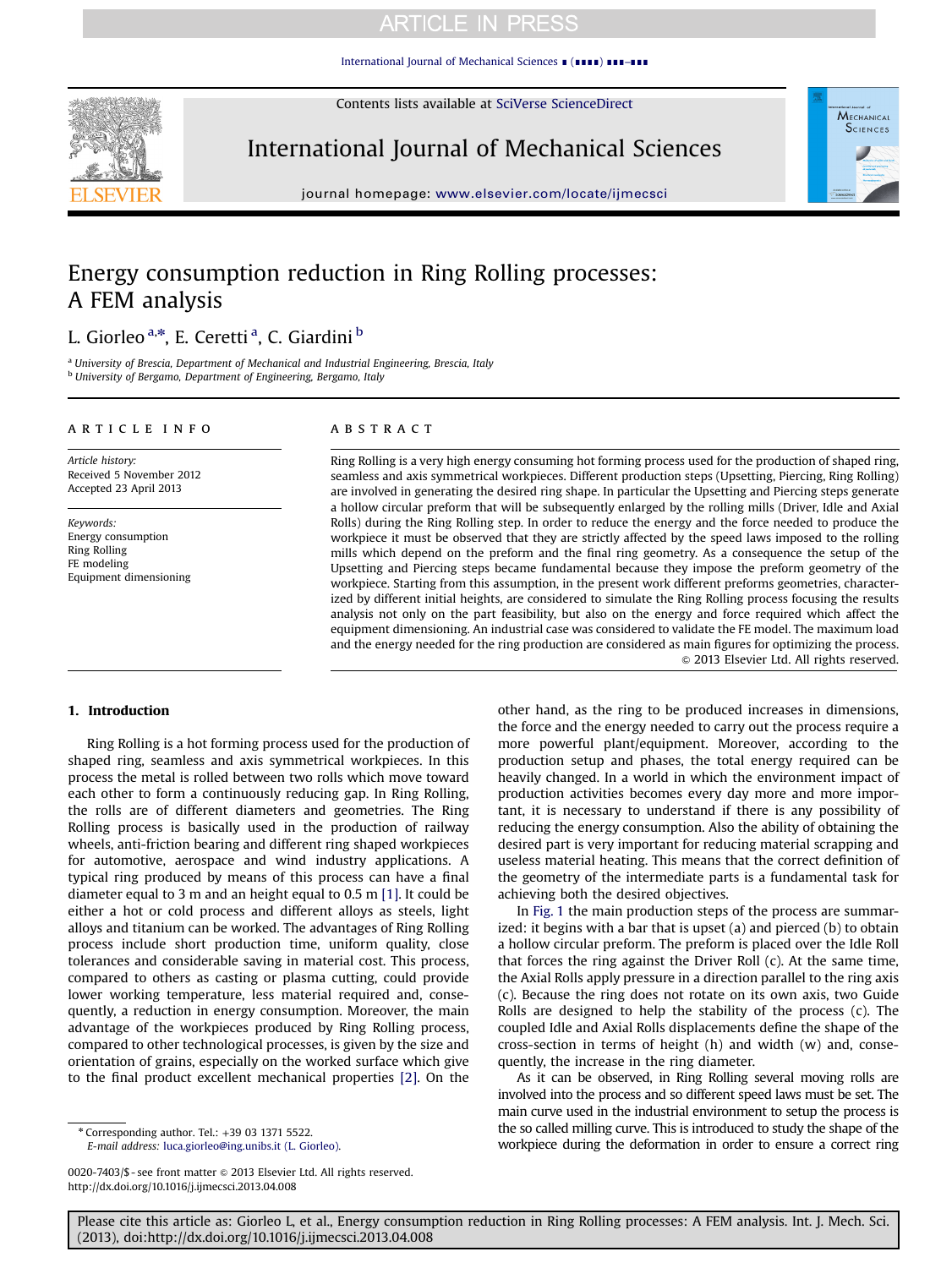### **ARTICLE IN PRESS**

<span id="page-1-0"></span>2 L. Giorleo et al. / International Journal of Mechanical Sciences ∎ (∎∎∎∎) ∎∎∎–∎∎∎



Fig. 1. Main steps of Ring Rolling process. (a) Preform Upsetting step, (b) Preform Piercing step and (c) Ring Rolling step.





production: in this curve the instantaneous ring height  $(h)$  is plotted as a function of the instantaneous ring width  $(w)$  (Fig. 2a).

This curve is fundamental for the industry because it determines how, as an indirect measure, the ring diameter grows. As it can be observed this curve is not depending by the time but it gives an instantaneous idea of the ring cross-section among the deformation process: this information is fundamental in industrial applications because an incorrect milling curve could generate undesired Ring Rolling defects as a too excessive fishtail (Fig. 2b). In order to translate the milling curve in motion law of the Idle Roll, it is necessary to

Please cite this article as: Giorleo L, et al., Energy consumption reduction in Ring Rolling processes: A FEM analysis. Int. J. Mech. Sci. (2013), doi:http://dx.doi.org/10.1016/j.ijmecsci.2013.04.008i